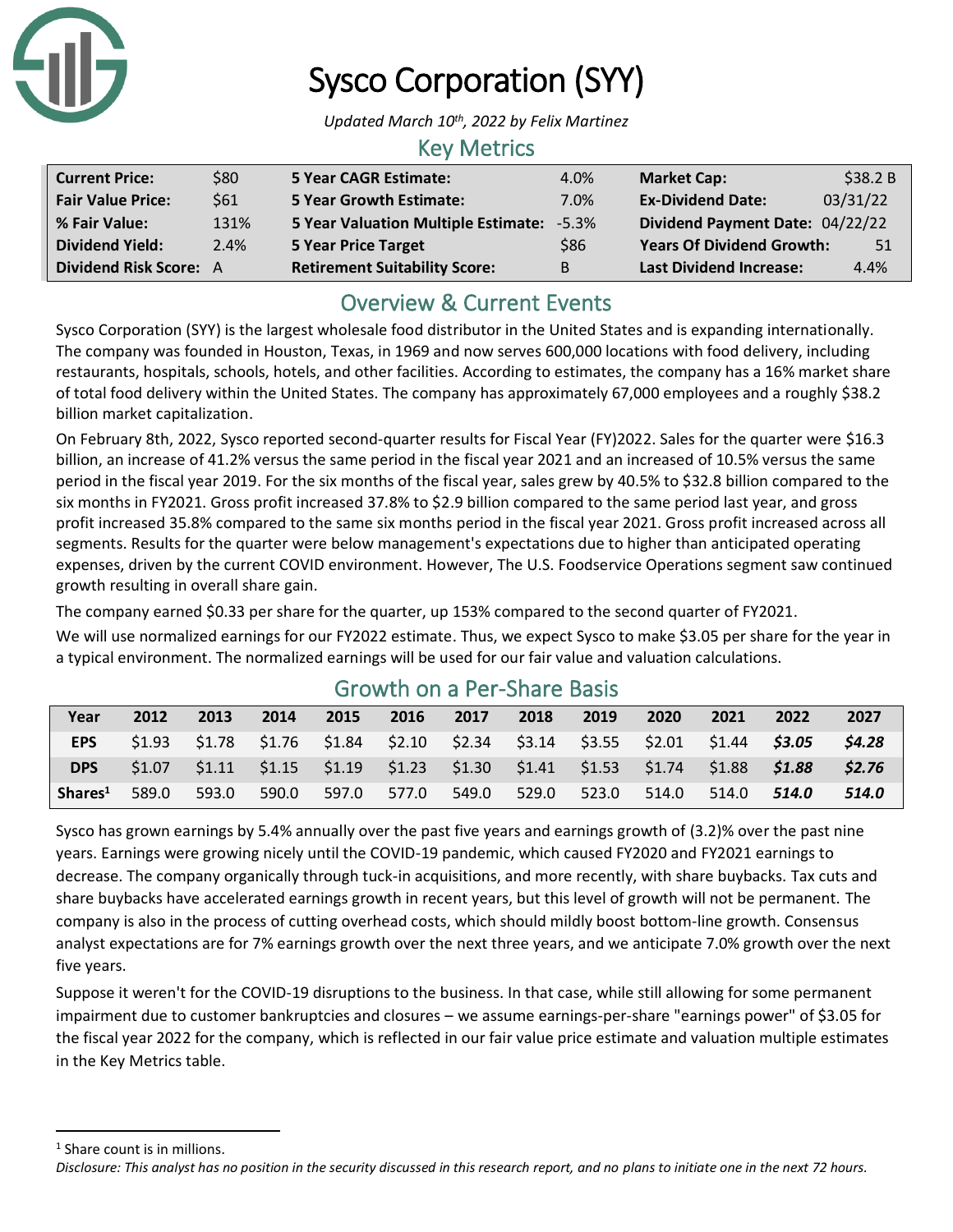

# Sysco Corporation (SYY)

#### Valuation Analysis

| Year                                                           | 2012 | 2013 | 2014 | 2015 | 2016 | 2017                     | $\sim$ 2018 | 2019 | 2020 | $\sqrt{2021}$ | <b>Now</b> | 2027 |
|----------------------------------------------------------------|------|------|------|------|------|--------------------------|-------------|------|------|---------------|------------|------|
| Avg. P/E 17.1 20.4 22.1 20.8 24.9 22.2 18.70 30.80 27.20 54.00 |      |      |      |      |      |                          |             |      |      |               | 26.2       | 20.0 |
| <b>Avg. Yld.</b> 3.6% 3.3% 3.1% 3.3% 2.4%                      |      |      |      |      |      | 2.6% 2.1% 2.2% 3.2% 2.3% |             |      |      |               | $2.4\%$    | 3.2% |

Over the past decade, Sysco has averaged a P/E ratio of 25.8. The company was valued at a lower level in the postrecession years but quickly expanded to maintaining a multiple that fluctuates around 20 in most market conditions. Given the current uncertainties stemming from the coronavirus outbreak and supply chain issues, we are reducing our fair value multiple estimates to 20 times earnings as we believe the company performance will bounce back quickly within a few months once the quarantine conditions are lifted and people resume eating at restaurants and traveling to hotels. The company is also driving new revenue streams from delivery to grocery stores.

### Safety, Quality, Competitive Advantage, & Recession Resiliency

| Year                                                                               |  |  |  |  | 2012 2013 2014 2015 2016 2017 2018 2019 2020 2021 2022 2027 |  |
|------------------------------------------------------------------------------------|--|--|--|--|-------------------------------------------------------------|--|
| <b>Payout</b> 55.4% 62.4% 65.3% 64.7% 58.6% 55.6% 44.9% 43.1% 86.6% 130.6% 62% 65% |  |  |  |  |                                                             |  |

Sysco has an economic moat due to its large-scale and entrenched distribution infrastructure, which gives it a cost advantage over most competitors. This moat is evidenced by the company double-digit returns on invested capital every year, much higher than its weighted average capital cost. It's also quite defensive; the company was almost unfazed by the previous recession and recovered from a mild earnings dip within one year. Thanks to this stability, Sysco has raised its dividend every year since it went public, and we expect it to continue to grow in the years to come. As one blemish, Sysco's balance sheet is mediocre. The company has a current Debt to Equity ratio of 9.7, which is high and concerning.

Sysco's stable cash flows should allow them to comfortably service the debt in most environments, but this leverage level limits the company's ability in the future. Most of this debt increase occurred within the past few years and took part in share buybacks to take advantage of low-interest rates. The company has a BBB credit rating from S&P, which is towards the lower end of the investment grade.

### Final Thoughts & Recommendation

Sysco has a moderate-growth business and a long track record of dividend growth. Because the global economy is currently experiencing slowing growth, many defensive companies are priced at a premium, and Sysco is no exception. Its valuation is modestly higher than its long-term average, and the company leverage is also higher than it historically has been. While this is a great business, investors should exercise caution due to the coronavirus outbreak's uncertain impacts. We expect Sysco to generate 4.0% annual compounded returns as we advance, though this might be reduced downward if the pandemic's effects appear to be prolonged. For now, we rate the stock a Hold.



## Total Return Breakdown by Year

### [Click here to rate and review this research report. Your feedback is important to us.](https://suredividend.typeform.com/to/NqXmiI)

*Disclosure: This analyst has no position in the security discussed in this research report, and no plans to initiate one in the next 72 hours.*

*Updated March 10th, 2022 by Felix Martinez*